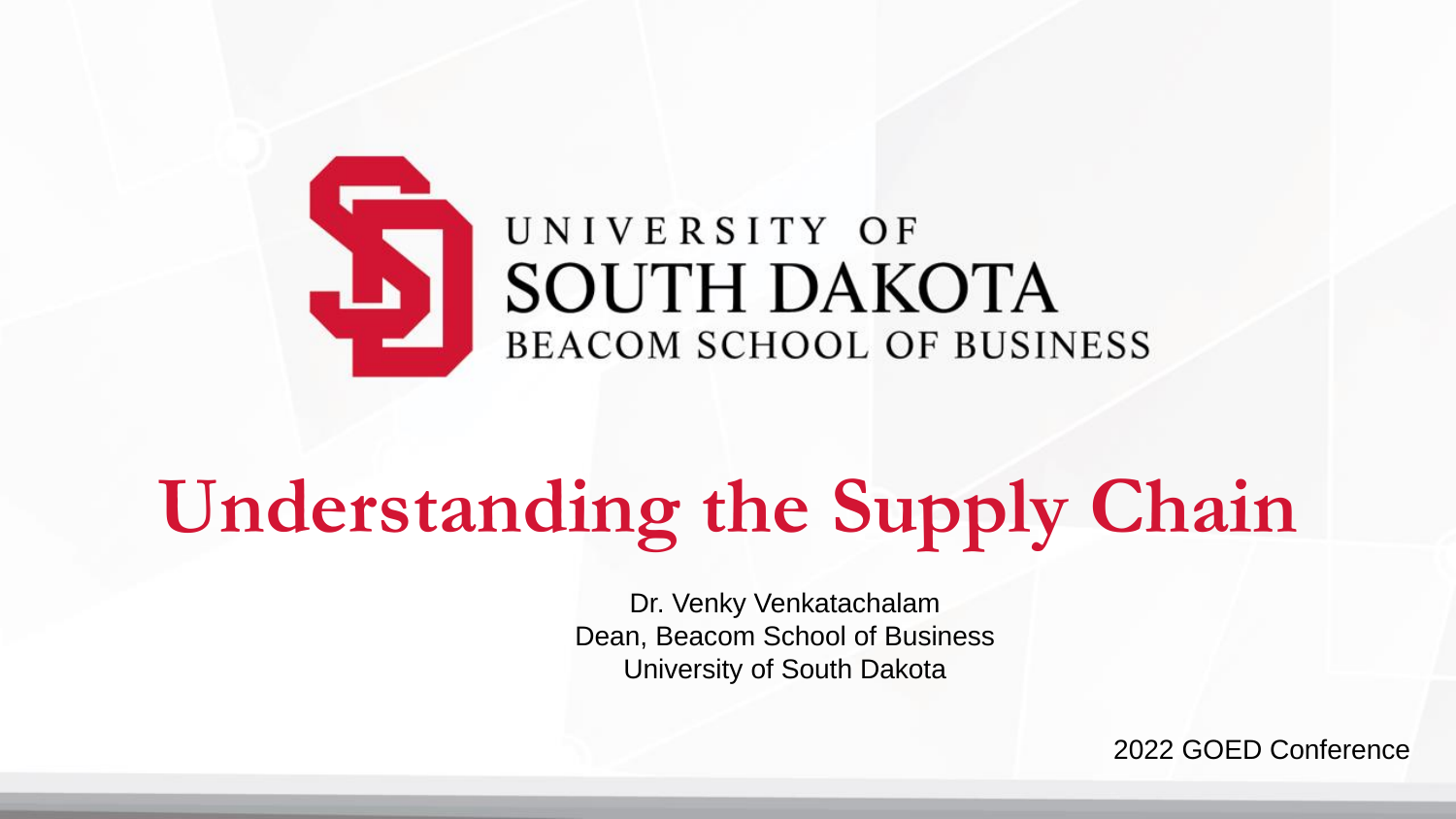### **What is Supply Chain Management?**

- SCM is the handling of the entire production flow of a good or service
- The goal of SCM is **to maximize quality, delivery, customer experience, and profitability**

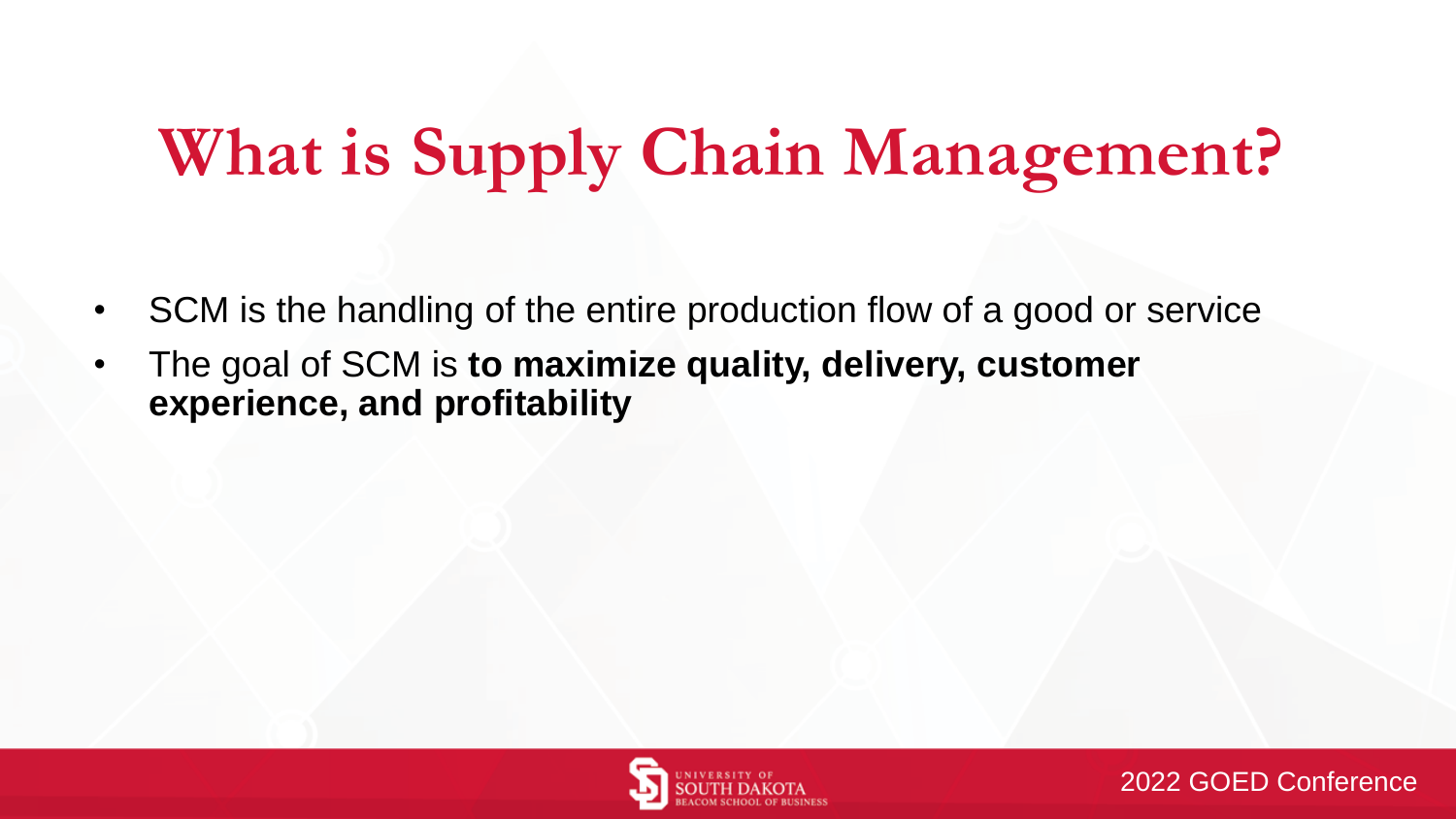### **Why Supply Chain Management?**

- Nearly 8 out of 10 companies with high-performing supply chains create revenue growth that's well above industry average
- Only 8% of organizations with more limited supply chain capabilities manage to do the same.



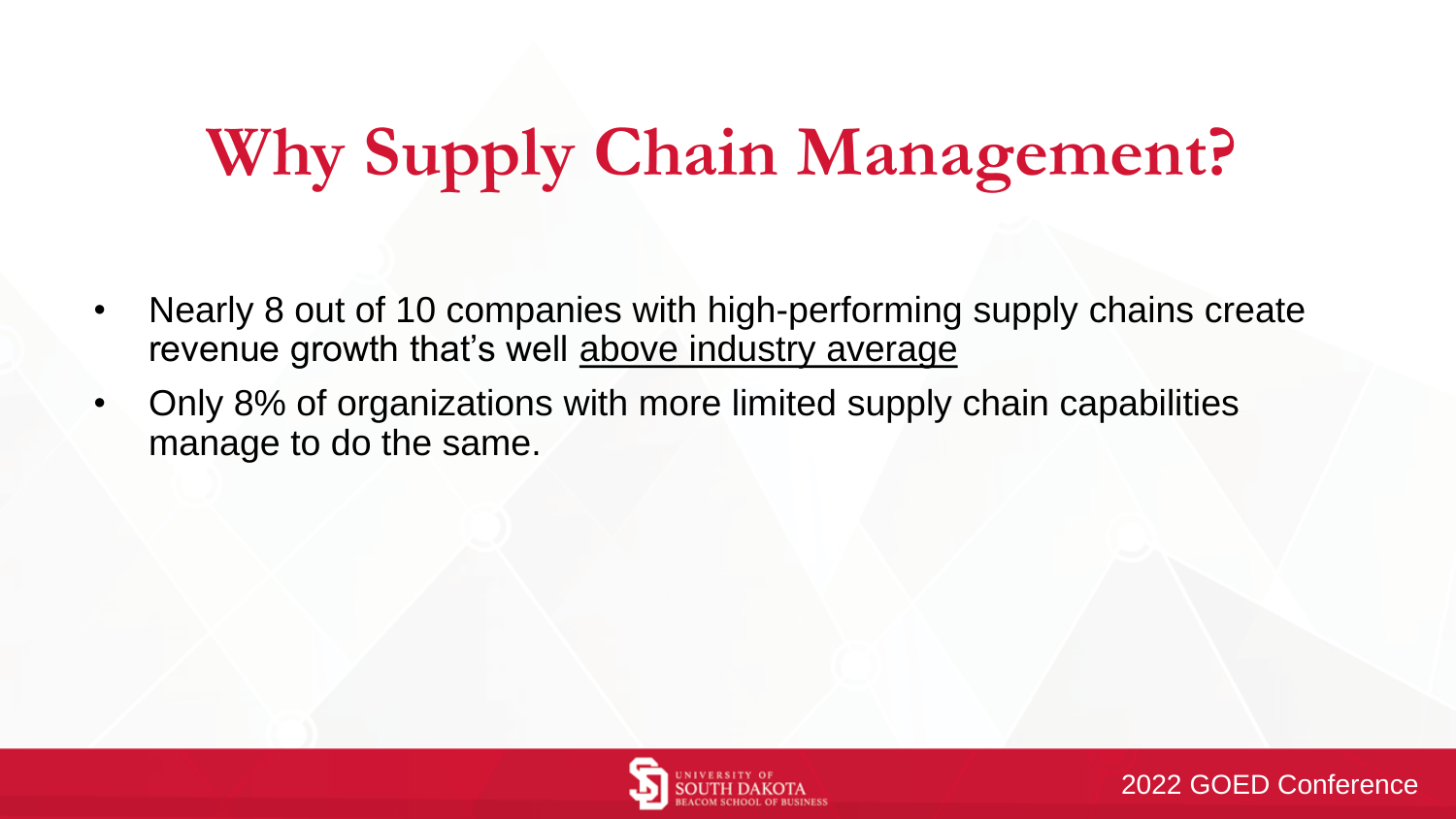### **Crises That Impact Supply Chain Management Development:**

Figure 1. Factors that have had a significant disruptive impact on supply chain operations over the past three years (% of respondents)



Source: The Economist Intelligence

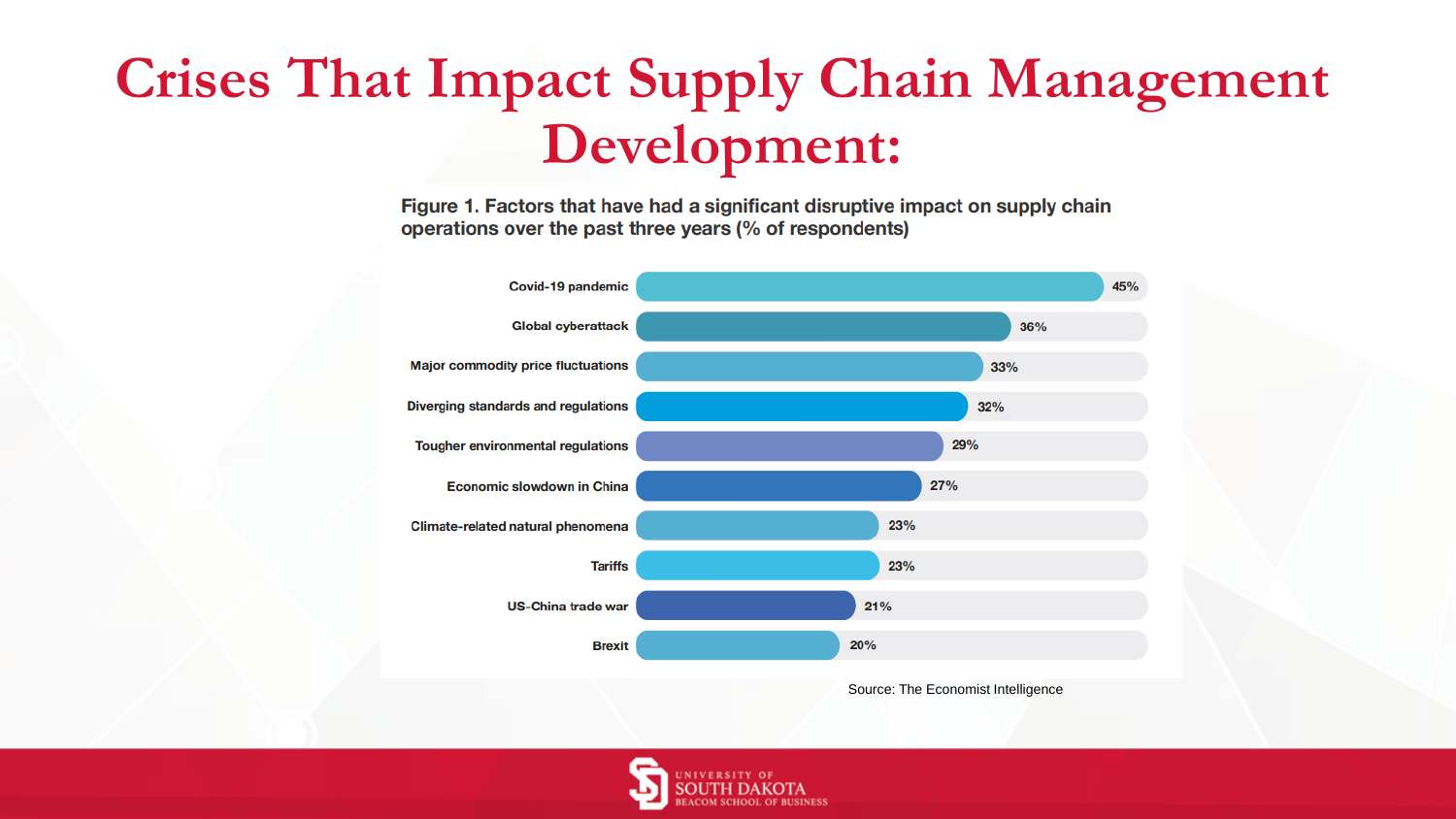### **Recent Headlines Related to Supply Chain** Management (WSJ, Bloomberg)

**Forget Finance. Supply-Chain Management Is the Pandemic Era's Must-Have MBA Degree** 

**Investors Pile Into Supply-Chain Technology** 

Robotic Arms Are Using Machine Learning to Reach Deeper Into Distribution

**Apple's Supply Chain Is Its Strongest Link** 

Sorry, the Global Supply Chain Ate My Homework

**Costco Shareholder Vote Signals Focus on Supply-Chain Emissions** 

War in Ukraine Hits Global Food Supplies

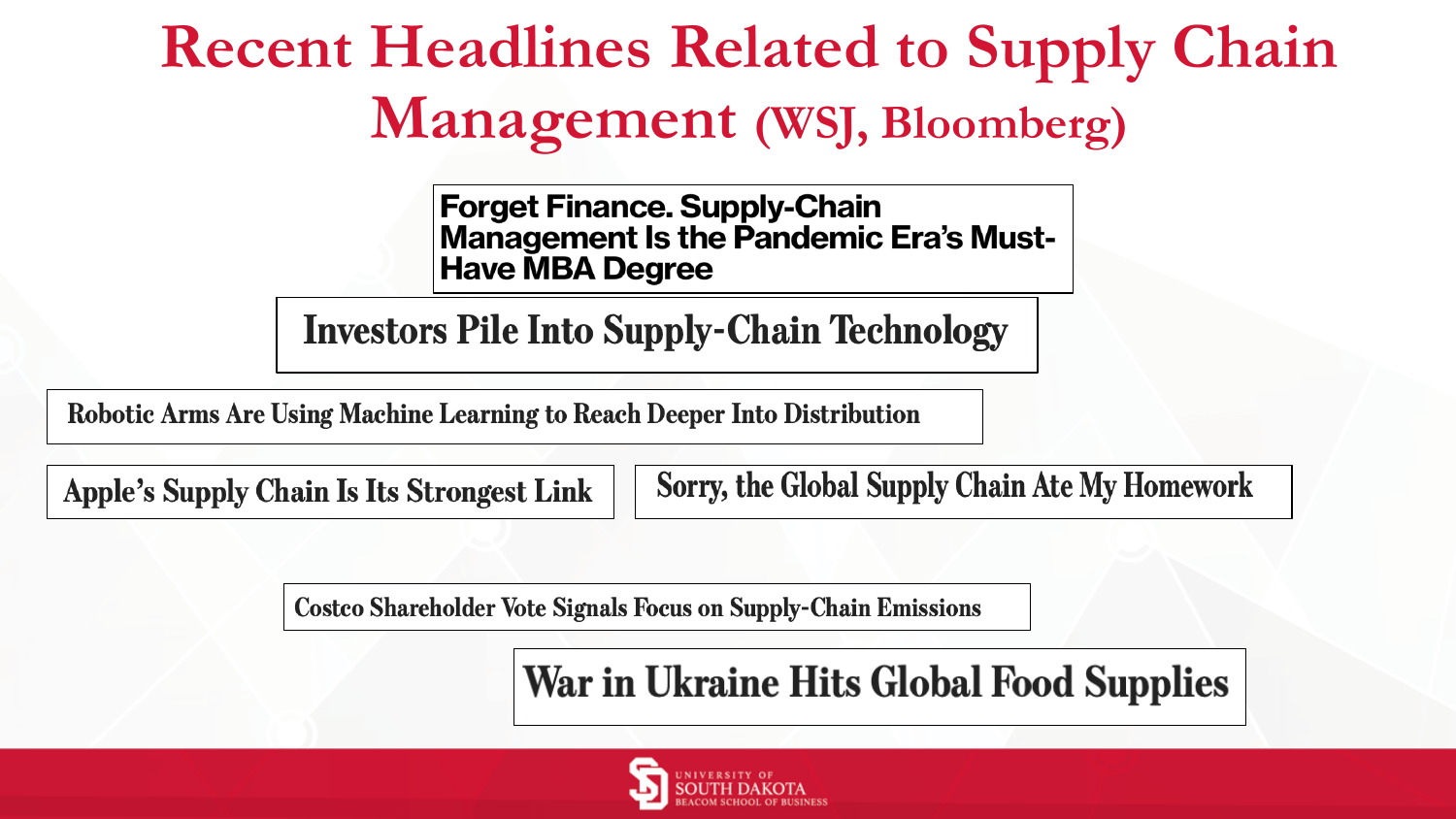### **Recent Headlines Continued:**

**Shipping Firm Maersk Expects Supply-Chain Snarls to Ease This Year** 

**Supply-Chain Mess Threatens Holiday Sales Supply-Chain Startup Gets Funding Boost** 

Shanghai Factory Closures Mount as Covid-19 Lockdowns Hit Supply Chains

How Sanctions on Russia, War in Ukraine and Covid in **China Are Transforming Global Supply Chains** 

GE's Sales Decline 3%, Hit by Supply-Chain Woes

Tech Pushes for Supply Chains to Be Less Global and More Local

### **Amazon Profit Shows Resilience Despite Labor, Supply Crunch**

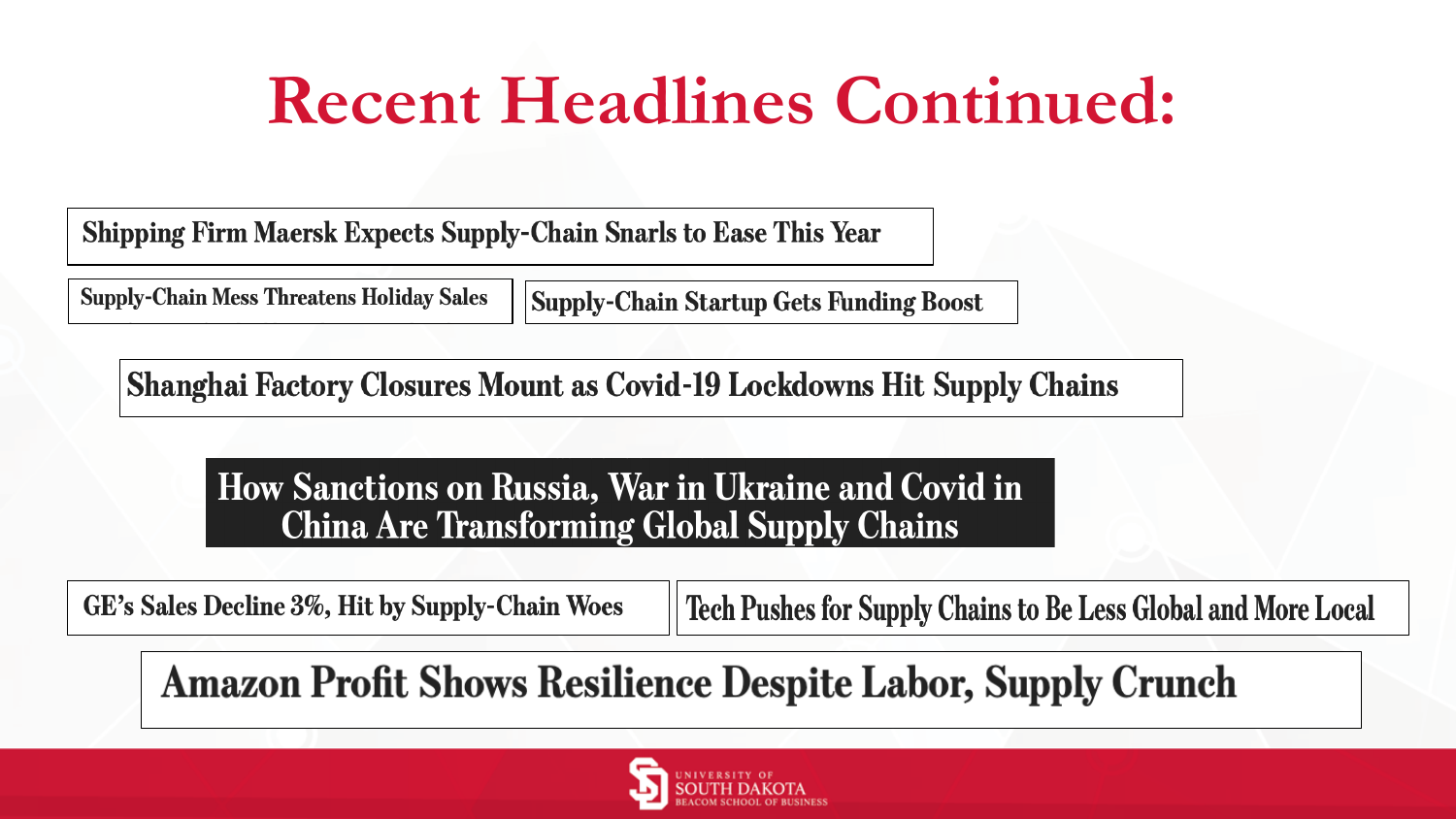### **Examples of Leaders in SCM**

- Apple
- Amazon
- McDonald's
- P&G
- Unilever
- Cisco Systems
- Walmart
- Johnson & Johnson



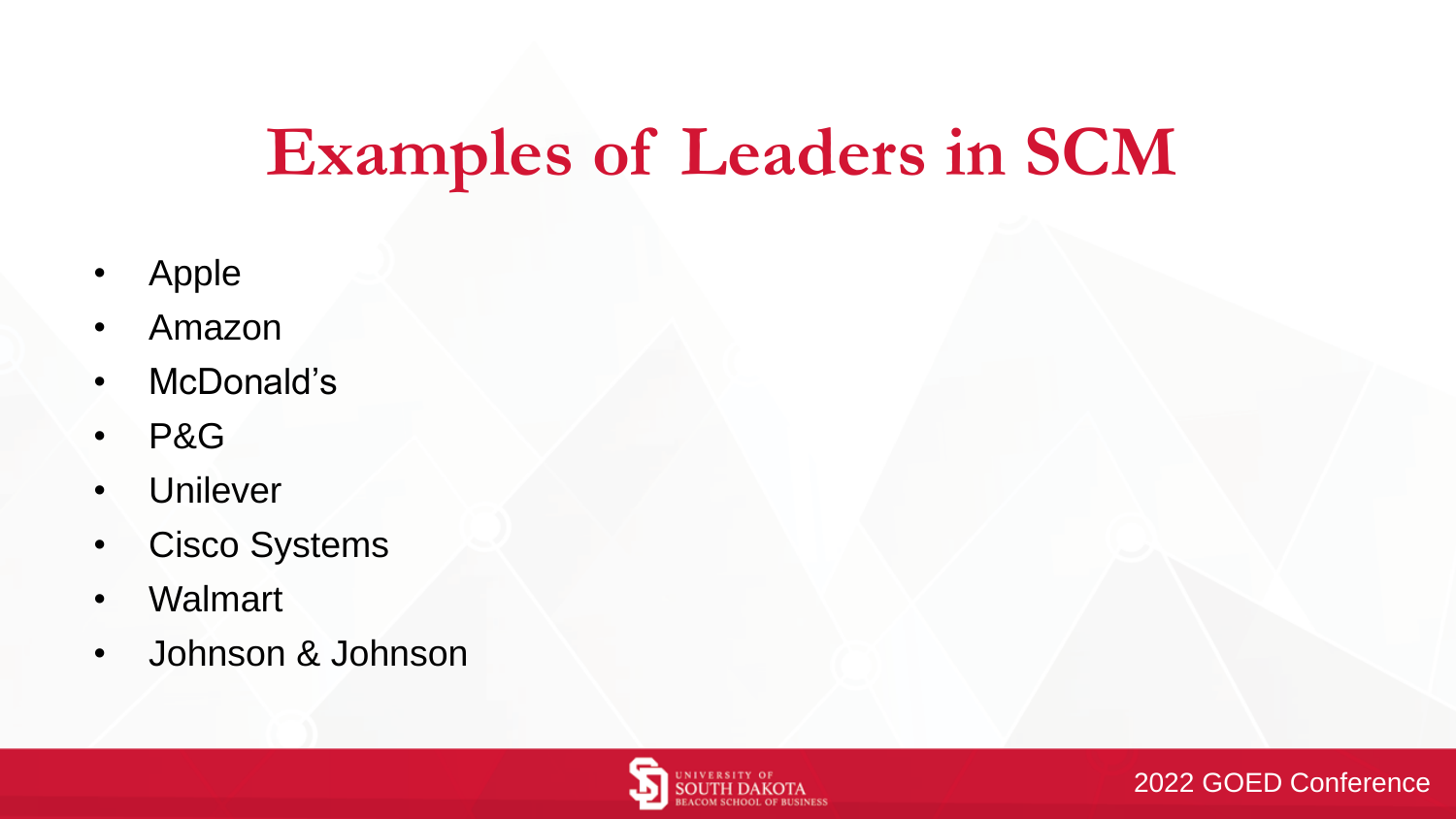## **How does Supply Chain Management Work?**

#### 1. PLANNING

| This includes                                                                                                                                                                                                                                                               | 2. SOURCING                                                                                                                                                                                                                     |                                                                                                                                                                                                            |                                                                                                                                                    |                                                                                                                   |  |
|-----------------------------------------------------------------------------------------------------------------------------------------------------------------------------------------------------------------------------------------------------------------------------|---------------------------------------------------------------------------------------------------------------------------------------------------------------------------------------------------------------------------------|------------------------------------------------------------------------------------------------------------------------------------------------------------------------------------------------------------|----------------------------------------------------------------------------------------------------------------------------------------------------|-------------------------------------------------------------------------------------------------------------------|--|
| planning and<br>managing all the<br>resources required to<br>meet customer<br>demand. Once the<br>supply chain is<br>established, the<br>business must then<br>determine the metrics<br>in which to measure<br>the efficiency,<br>effectiveness, and<br>value being created | This includes<br>choosing the<br>suppliers and<br>services needed to<br>create the product.<br>Key processes within<br>this step include<br>ordering, receiving,<br>managing inventory<br>and authorizing<br>supplier payments. | 3. MANUFACTURING<br>Organizing the<br>activities that are<br>needed to accept raw<br>materials,<br>manufacture the<br>product, test for<br>quality, package for<br>shipping, and<br>schedule for delivery. | 4. DELIVERY & LOGISTICS<br>Coordinate customer<br>orders, schedule<br>deliveries, dispatch<br>loads, invoice<br>customers and<br>receive payments. | <b>5. RETURNING</b><br>Create a network or<br>process to take back<br>defective, excess, or<br>unwanted products. |  |
|                                                                                                                                                                                                                                                                             |                                                                                                                                                                                                                                 |                                                                                                                                                                                                            |                                                                                                                                                    |                                                                                                                   |  |

Source: International Business Machines Corporation

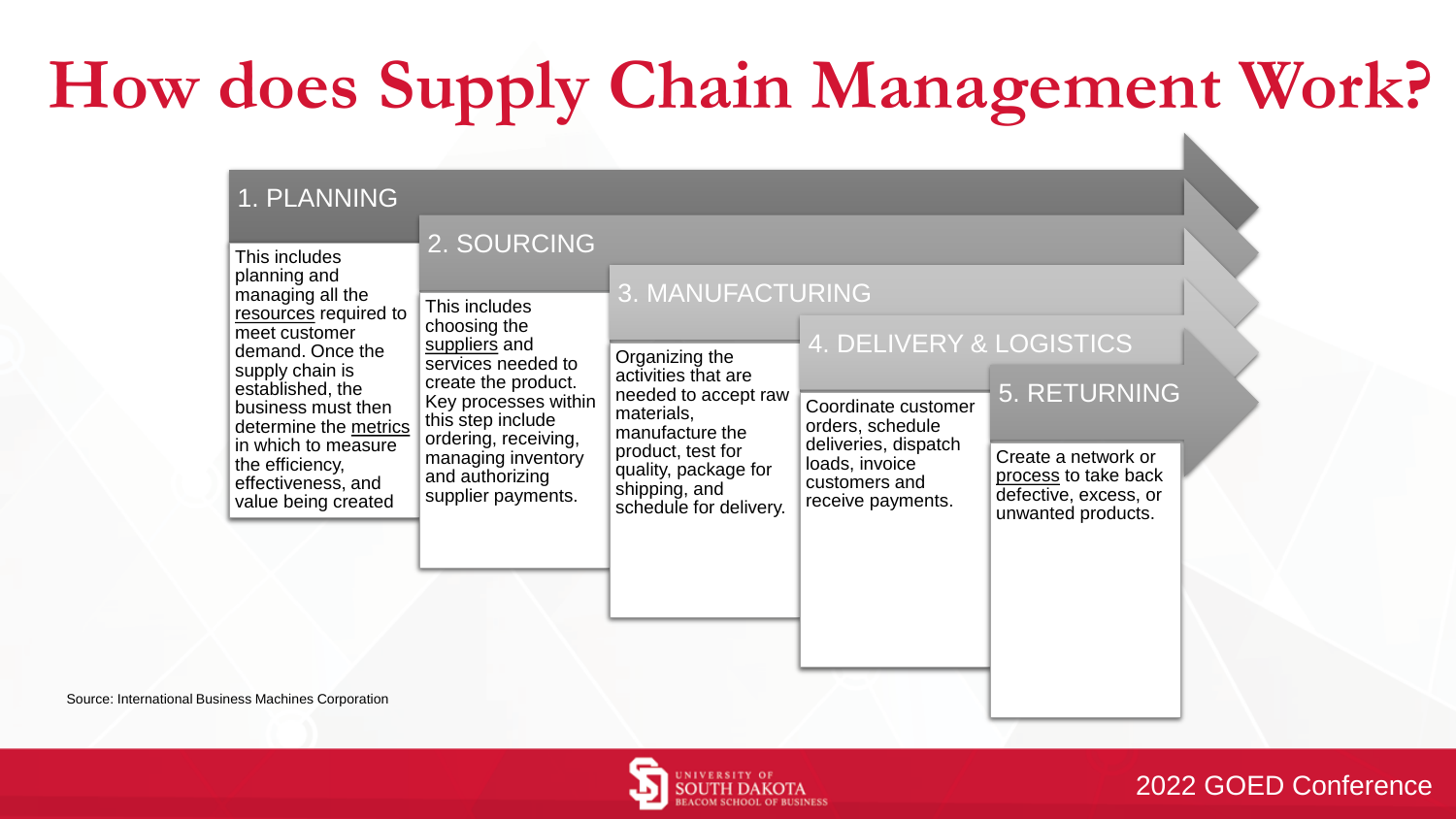### **The Global Supply Chain of the Future**

70%

• Of respondents are reducing their focus on sourcing from lowest cost suppliers to emphasize resiliency.

62%

• Are placing less focus on just-in-time inventory models.

43%

• Have withdrawn or plan to withdraw from China

42%

• Plan to strengthen relationships and increase supply chain transparency.

Lardner, LLP



Manufacturing company executives are reexamining their global supply chain strategies, according to a 2020 survey conducted by the law firm Foley & Lardner. The survey uncovered the following strategy shifts: Source: "Accelerating Trends: Assessing the Supply Chain in a Post-Pandemic World" By Foley &

n n r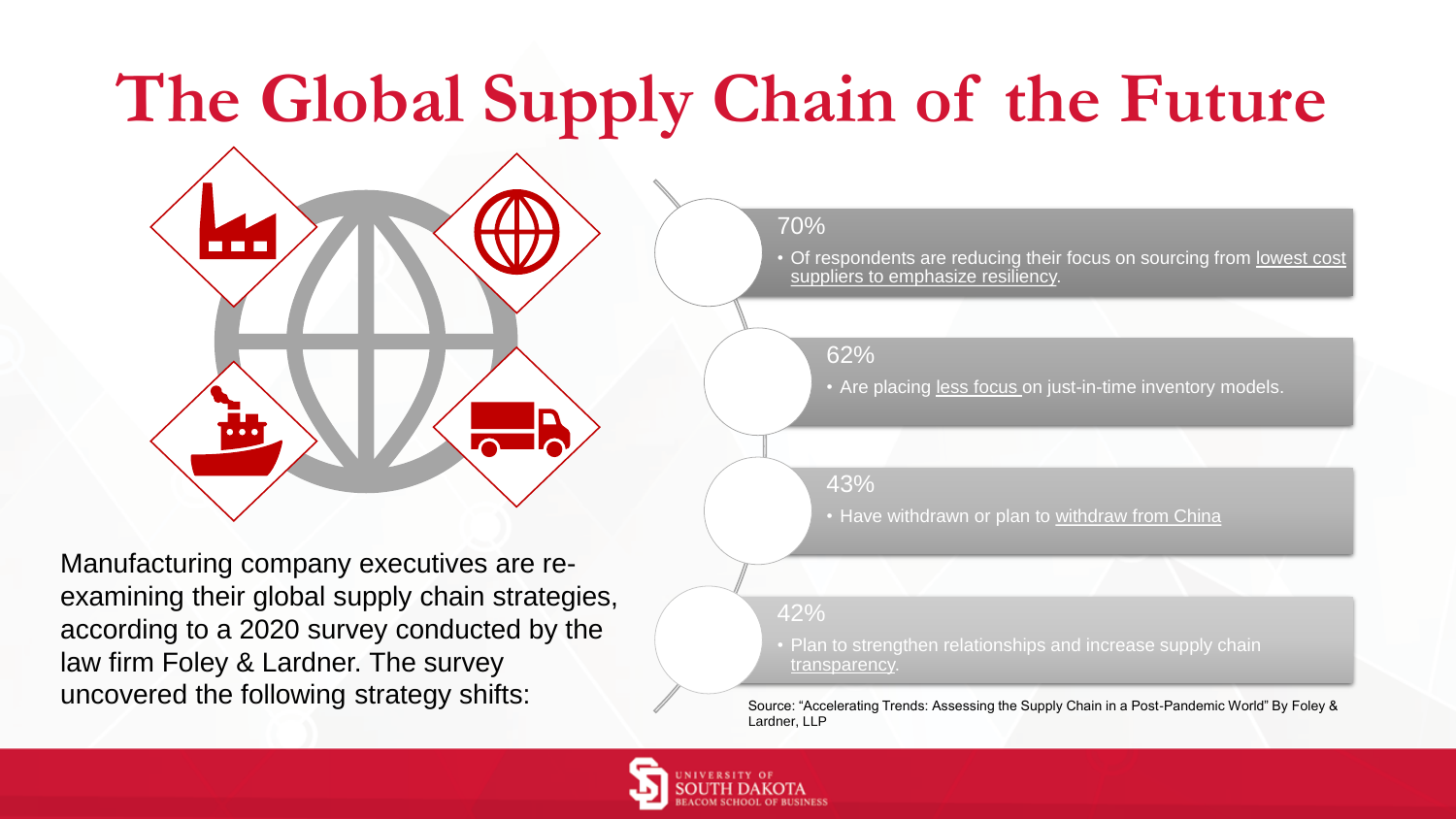### **Emerging Technologies in Supply Chain Management**

Benefits of SCM technologies:

- Real-time monitoring and tracking
- Reduced costs from errors and inefficiencies
- Integration of smartphones and GPS devices for wireless and portable supply chain technologies
- Flexibility for logistics managers
- Reduces or eliminates disruptions in the supply chain
- Improved customer experience and happiness

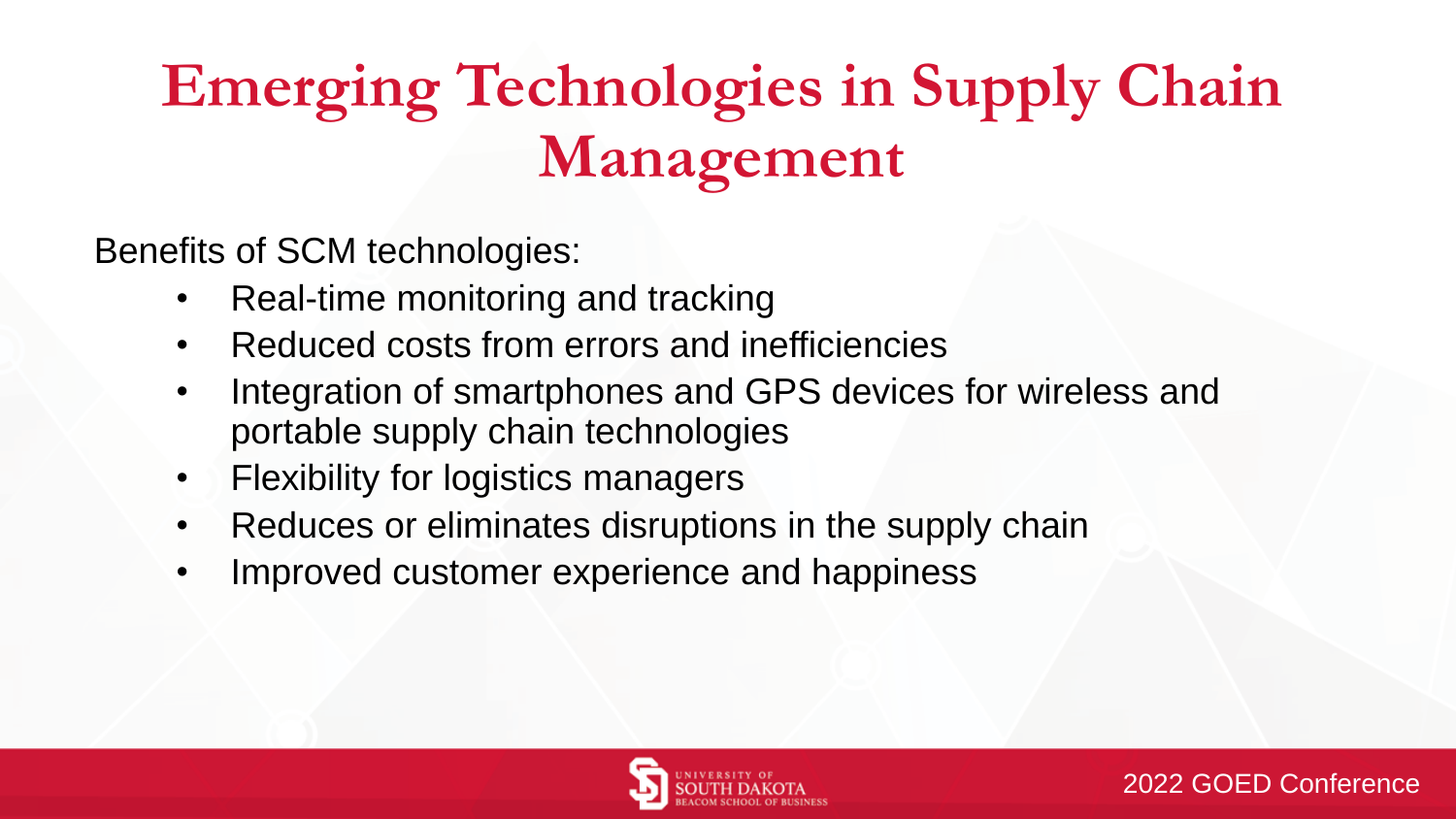### **SCM Technologies--Examples**

- Advanced Weighing
- **Analytics**
- AI and Machine Learning
- Cloud technology
- RFID
- **Shipping Management Software**



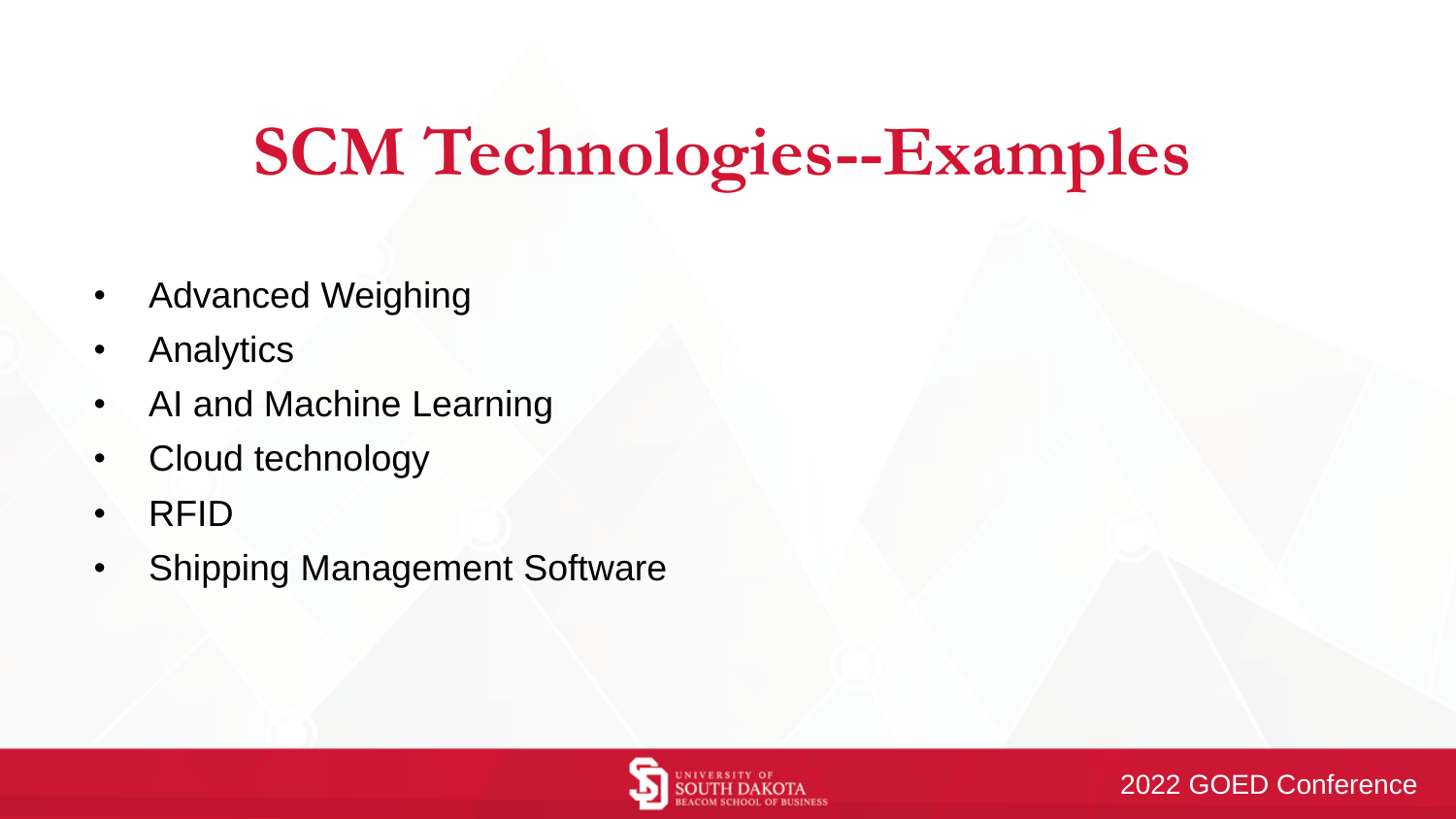# **Supply Chain Management at USD**

### Workforce Needs of SD

| <b>MANUFACTURING</b><br><b>AGRICULTURE</b> | <b>SERVICE</b> | <b>HEALTHCARE</b> |
|--------------------------------------------|----------------|-------------------|
|--------------------------------------------|----------------|-------------------|

**AUGUST 2022** Launch Date

Center for Excellence in SCM

• Train current industry professionals in South Dakota and the region

SD Board of Regents recently approved a new major in SCM, starting August 2022